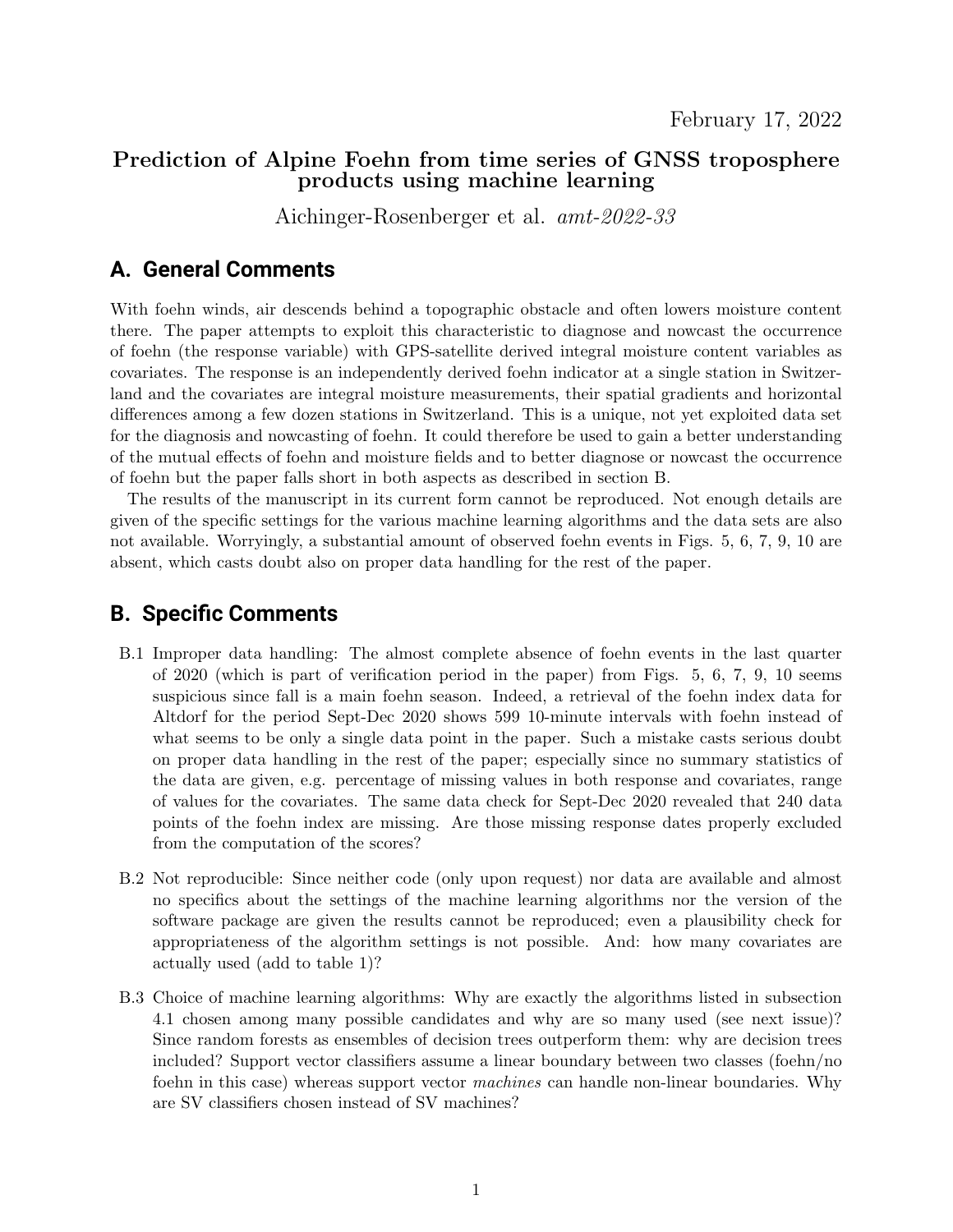- B.4 Lack of performance optimization: If best possible performance of foehn diagnosis/nowcasting with GPS data is a goal then the setting of all algorithms should be tuned first instead of using default settings in the particular software package to select two and only tune these two. Other methods - if properly tuned - might work better.
- B.5 Lack of physical understanding: The application of integral water vapor information from GPS satellites to the diagnosis of foehn is unique. Therefore an attempt is needed to understand details of the integral water vapor fields and their relation to foehn. Since most information lies in the ZWD field (cf. Fig. 8) figures with its average spatial distribution during foehn events and non-foehn events (of similar sample size as foehn events) will be helpful – similar to Sprenger et al. (2017) for pressure. Such maps should ideally be stratified by season. Since water vapor content is highly variable, an exploration behind the reasons of success and failure of the model diagnosis should be undertaken. Deep foehn situations, for example, might have a strong humidity gradient across the Alps, whereas shallow foehn cases or the onset of foehn events might have weak gradients. Since the GNSS stations are not collocated with the foehn station, consequences for the model performance should be explored, e.g. with maps of ZWD for foehn situations. A different avenue to pursue for increasing understanding is using an individual tree from a random forest model to illustrate how that model separates foehn cases from no-foehn cases.
- B.6 Ultimate reason for the method: Why should foehn be diagnosed from GNSS-derived information? Weather station data give a more reliable answer for specific locations and such information was actually used as truth to approximate with GNSS data and machine learning algorithms. The method described in the paper cannot be used to diagnose foehn in locations without weather stations either, since it was trained on only one station and the transferability to other locations is not shown in the paper. The paper uses the approach for nowcasting 1 hour into the future and mentions that NWP models fare poorly with foehn quoting a paper from 2012. NWP models and their spatial resolution have dramatically improved in the decade since then. I would guess that MeteoSwiss has a current performance evaluation of COSMO1 available for Altdorf, against which the results of the paper could be measured. Results should also be compared to a simple persistence model, i.e. nowcasting the same no/foehn state as in the current hour.
- B.7 Larger data set: To become more confident about the usability of integral moisture data for foehn diagnosis, more foehn locations should be included. Several more locations exist in Switzerland, for which a foehn index is available. To get more robust error estimates and performance scores, using the longer data set 1999-2020 mentioned in line 120 would be helpful. Line 125 merely states that only 2010-2020 is used without giving a reason.
- B.8 Verification: Comparing total number of foehn hours from foehn index and the algorithms - stratified by season - should give an overall impression of the performance. To get an impression of the performance, a week-long time series containing one or more foehn events should be shown that includes the foehn index and the values of the four dominant features (as given in Fig. 8); if possible together with meteorological data of wind speed and direction, relative humidity and temperature.

Less crucial items to be changed are:

B.1 Give a short summary of how hydrometeors affect ZWD and ZHD and what that means for the applicability of the data set to foehn diagnosis, since foehn can happen with and without precipitation-sized particles.